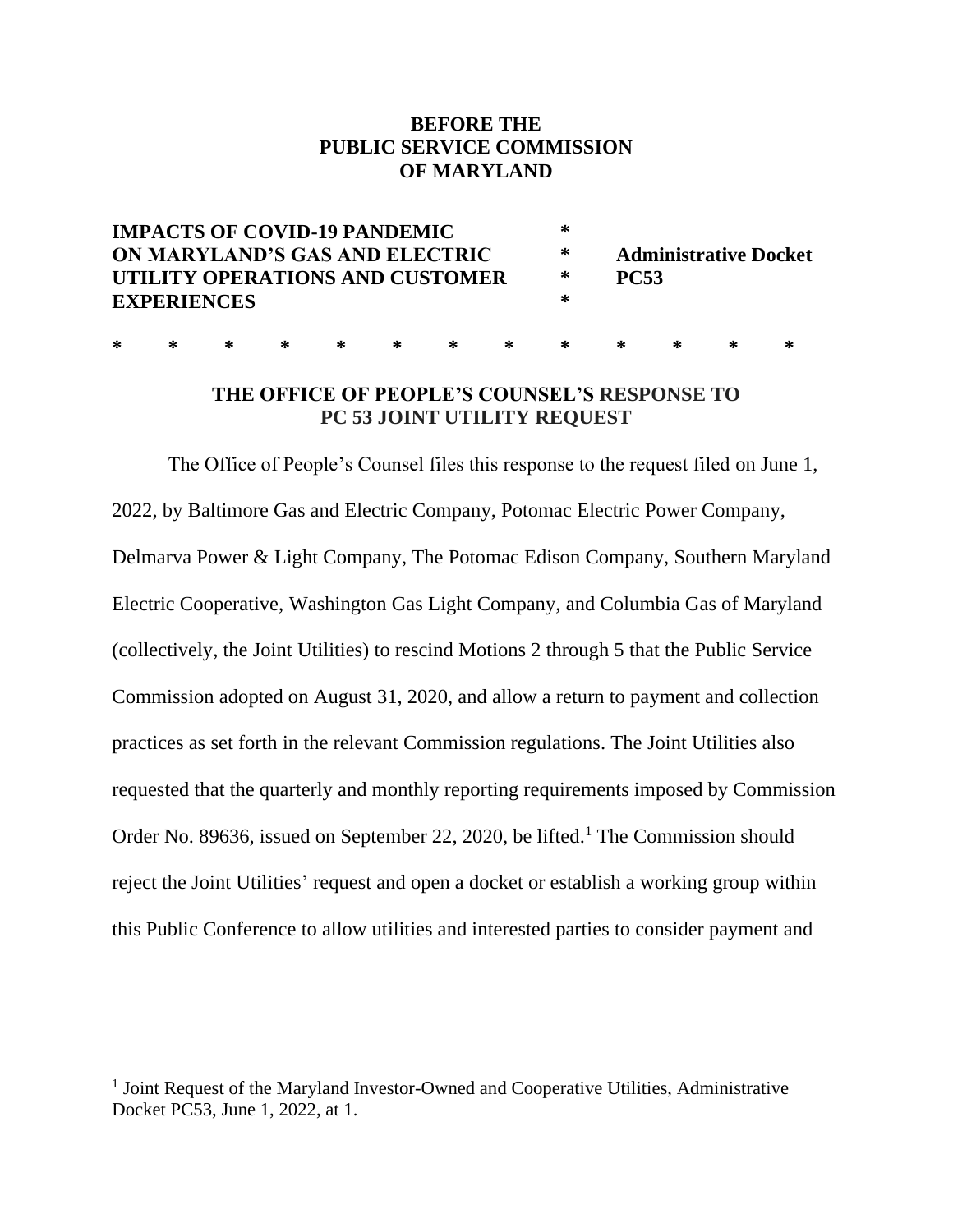collection practices in light of the continuing effects of the COVID-19 pandemic and current economic conditions.

### **BACKGROUND**

In response to the health and economic emergency created by the COVID-19 pandemic, the Commission established PC 53, Impacts of COVID-19 Pandemic on Maryland's Gas and Electric Gas Utility Operations and Customer Experiences on July 8, 2020. In Order No. 89575, the Commission incorporated into PC 53 concerns about utility payments and collection actions affecting residential customers due to the economic situation caused by the pandemic.<sup>2</sup> After review of comments by the utilities, Staff, OPC, and other parties, the Commission on August 31, 2020, adopted Motions 1-5 to modify the utilities' billing, payment, and collection policies to address the economic situation confronting customers.

During the 2021 session the General Assembly enacted the RELIEF Act, which for the first time provided State revenues for energy assistance.<sup>3</sup> The Commission on June 15, 2021, allocated the funds the General Assembly provided under the RELIEF Act to assist in bill payments and arrearage reductions for qualified customers. In the Commission's order directing the allocation of funds provided under the RELIEF Act, the Commission suspended Motion 1, the moratorium on collection and termination of

<sup>2</sup> Case No. 9649, Order No. 89575, July 14, 2020.

<sup>3</sup> Recovery for Economy, Livelihoods, Industries, Entrepreneurs and Families (RELIEF) Act, Ch. 39 2021.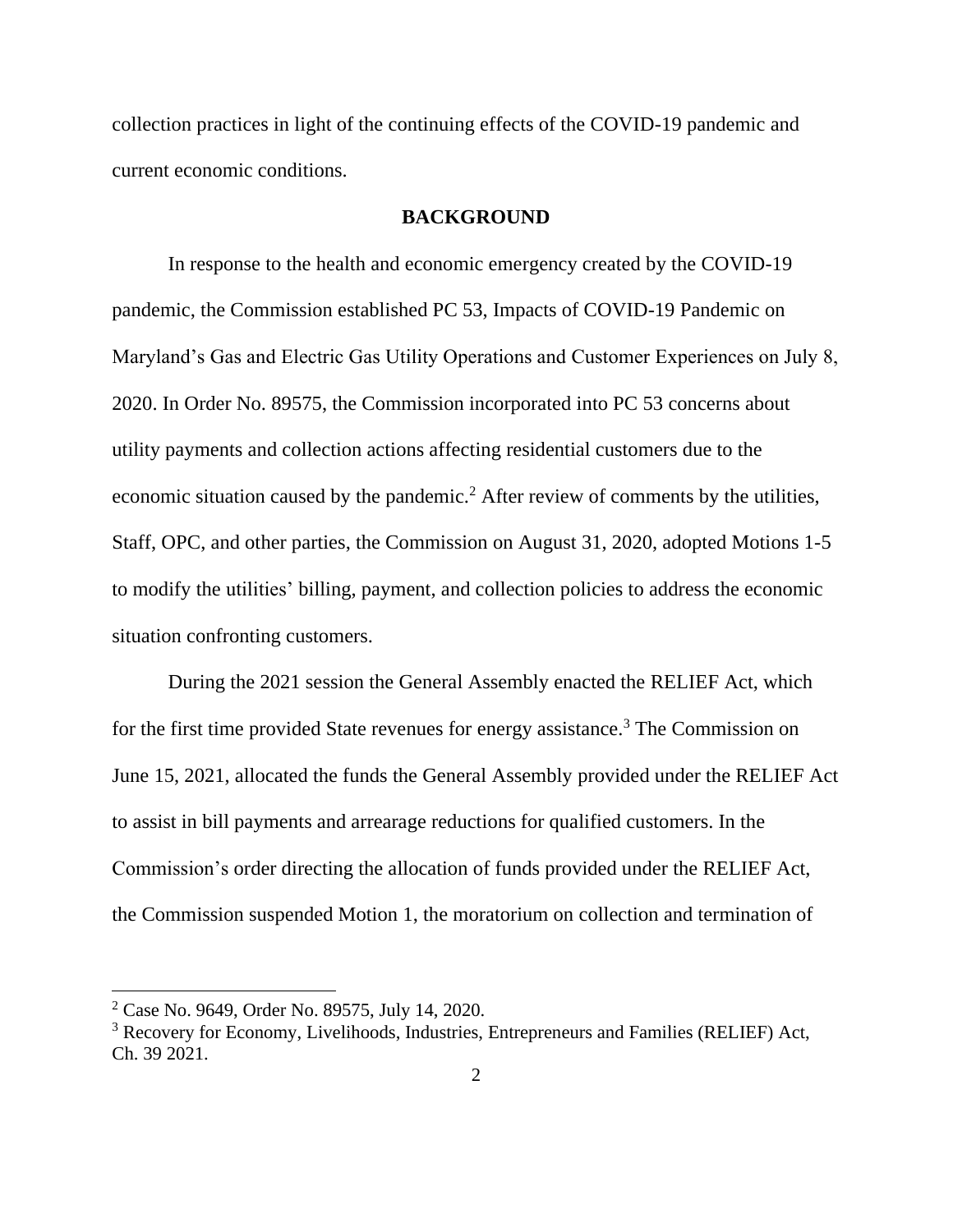service of customers. The Commission retained Motions 2-4 as well as the utilities' reporting requirements.<sup>4</sup> On June 1, 2022, the Joint Utilities filed the request for the recission of Motions 2-4 and the reporting requirements. The current obligations the Joint Utilities ask the Commission to end include:

- Motion #2 extends to 45 days the notice period for any service termination by a utility on accounts that serve residential customers.
- Motion #3 sets a 12-month minimum repayment term for any utility-offered structured payment plan for any Maryland residential customer in arrears or otherwise unable to pay and a minimum 24-month repayment period for any customer certified by the Maryland Office of Home Energy Programs as low income.
- Motion #4 prohibits utilities from charging a down payment or deposit as a condition of beginning a payment plan for any current or new residential customer.
- Motion #5 prohibits utilities from refusing to negotiate or denying a payment plan to a residential customer because the customer failed to meet the terms and conditions of an alternate payment plan during the past 18 months.<sup>5</sup>
- Commission Order No. 89636, issued on September 22, 2020, requires the Joint Utilities to submit quarterly reports on the COVID regulatory asset and monthly reporting on customer arrearages.<sup>6</sup>

<sup>4</sup> Order No. 89856, June 15, 2021, at 15.

<sup>5</sup> Motion adopted by the Commission, August 31, 2020, at 2-6.

<sup>6</sup> Order No. 89636, September 22, 2020, at 4-5.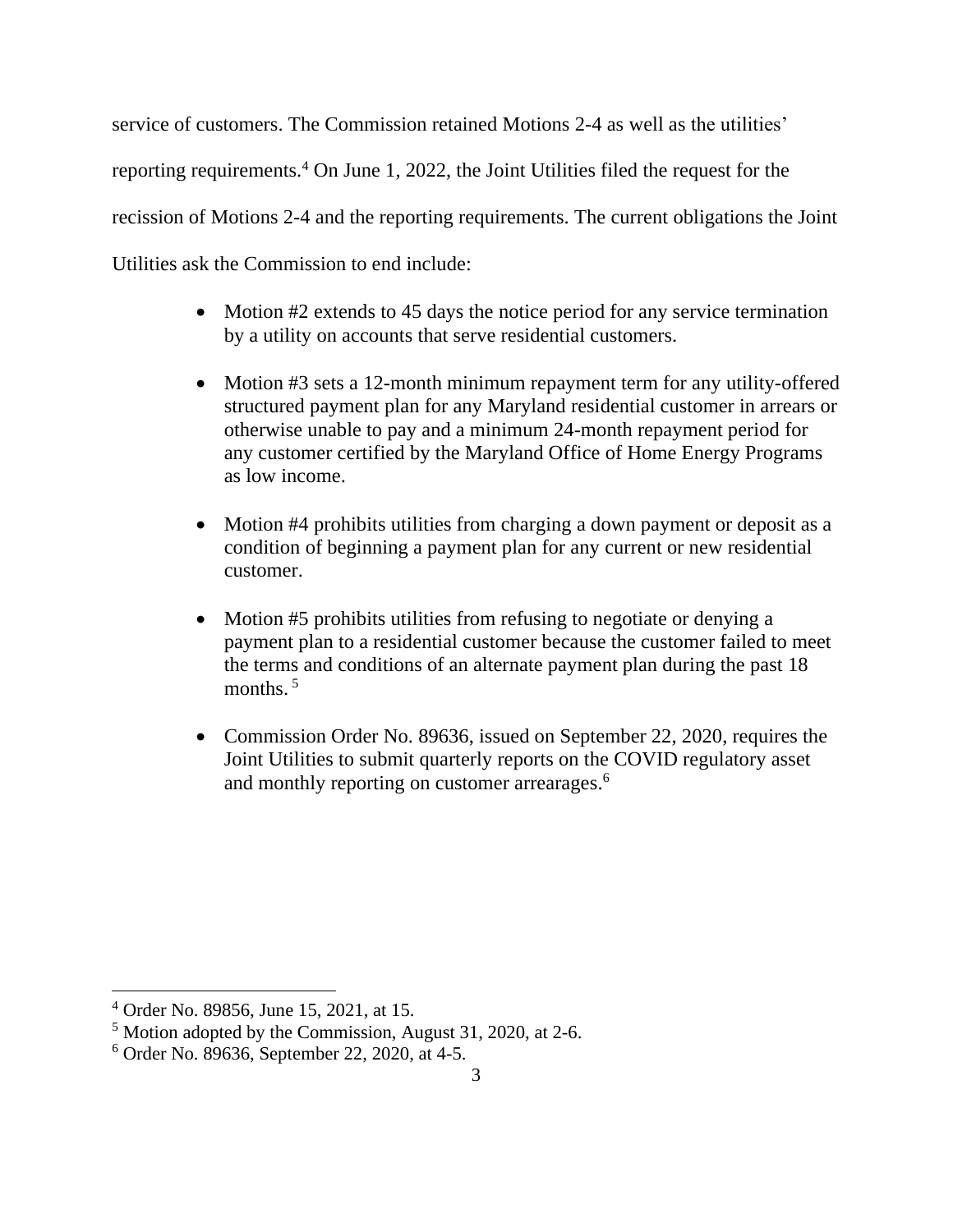#### **ARGUMENT**

# **I. The Commission should reject the Joint Utilities' request and establish a working group on payment and collection policies.**

The Commission should reject the request of the Joint Utilities and open a docket or establish a working group within this Public Conference to allow utilities and interested parties to consider payment and collection practices in light of the continuing effects of the COVID-19 pandemic and current economic conditions. The plight of lowincome residential customers originally affected by the COVID-19 pandemic has not been eliminated but instead has expanded to include significant inflationary price increases in basic commodities and essential services. Now is not the time to revert back to pre-pandemic payment and collection policies.

# **A. The ongoing COVID-19 pandemic and economic factors—including inflation and rising commodity prices—demonstrate the need for customer protections.**

The Joint Utilities argue that the lifting of the Governor's Emergency Orders and the disbursement of the RELIEF Act funds justify resuming pre-pandemic payment and collection policies.<sup>7</sup> However, circumstances both concerning the COVID-19 pandemic and other significant economic factors show that the crisis is not over. Variants of COVID-19 regularly occur despite widespread vaccinations. The economic fallout from

<sup>&</sup>lt;sup>7</sup> Joint Request of the Maryland Investor-Owned and Cooperative Utilities, Administrative Docket PC53, June 1, 2022, at 1-2.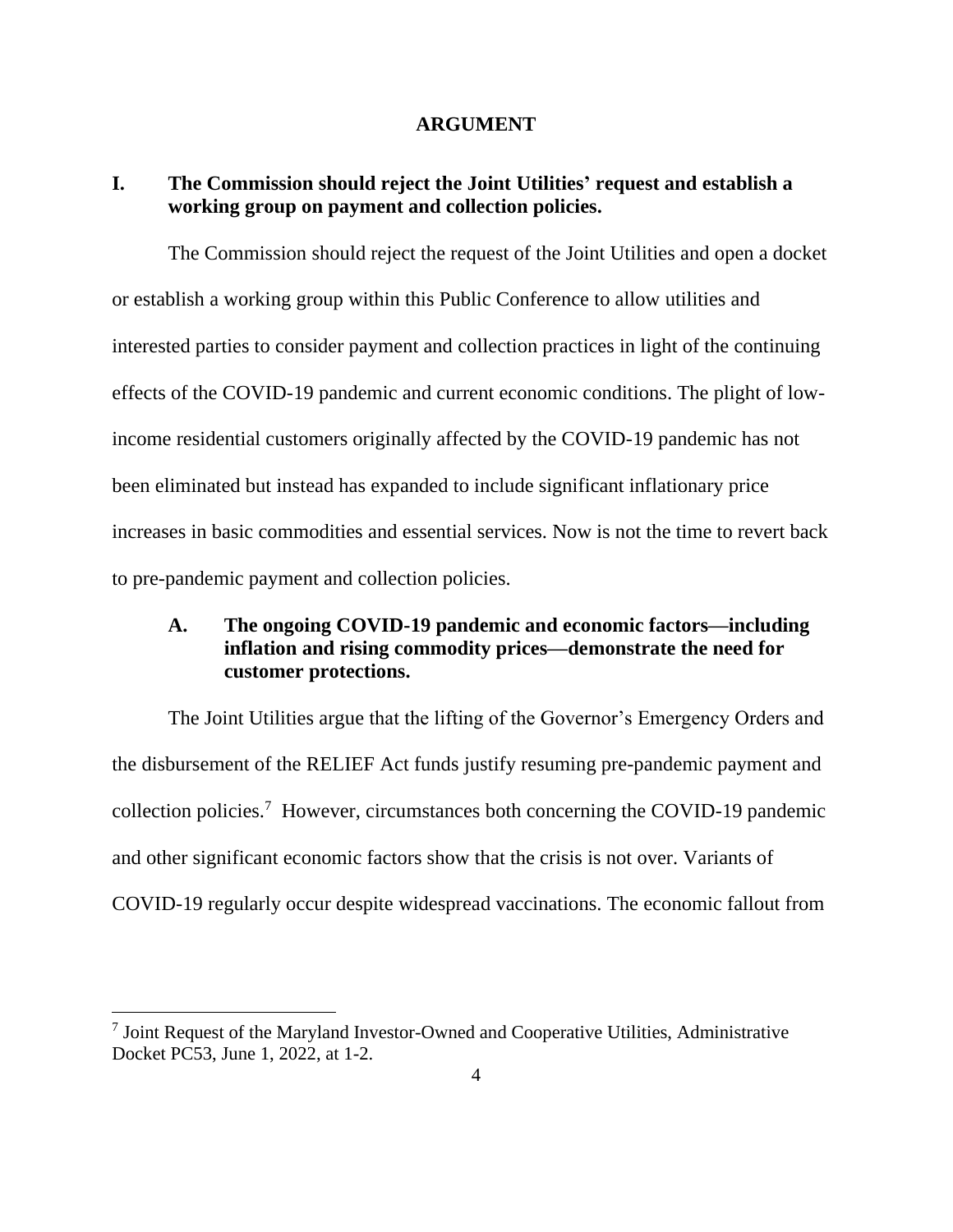the pandemic is causing widespread inflationary price increases in basic commodities and essential services that are impacting customers and businesses.

Contrary to viewing COVID-19 as a past event, the Governor recently released a plan for the State to address COVID-19 as an ongoing operation of State government. <sup>8</sup> The Governor's effort is in response to expected variants which could lead to potential infection surges or waves. Despite expanded vaccinations, the Governor fully expects COVID-19 to remain a public health threat for some time.

The economic headwinds create additional challenges for customers. According to the Mid-Atlantic Information Office of the U.S. Bureau of Labor Statistics, the Consumer Price Index for All Urban Consumers (CPI-U), which measures price increases for all goods and services, rose 9.1% over the last twelve months in this region. Over the same time period, the subset of the index showed food prices increasing by 11.3%. Energy prices rose 30.5%, including gasoline which rose 39.5 %, over the last twelve months.<sup>9</sup>

Low-income customers have no choice but to pay the increased prices to obtain basic commodities like food. Limited transit options mean that traveling to any job often requires the use of an automobile and refilling the tank with gasoline. Electric vehicles despite governmental efforts to increase deployment—are largely unobtainable by lowincome consumers. With limited financial resources, the inflationary price increases for

<sup>8</sup> Press Release of Governor Hogan, *Governor Hogan Announces COVID Ready Maryland to Guide Long-Term Preparedness Efforts,* June 9, 2022.

<sup>9</sup> U.S. Bureau of Labor Statistics, April 2022, [https://www.bls.gov/regions/mid-atlantic/news](https://www.bls.gov/regions/mid-atlantic/news-release/ConsumerPriceIndex_Baltimore.htm)[release/ConsumerPriceIndex\\_Baltimore.htm\)](https://www.bls.gov/regions/mid-atlantic/news-release/ConsumerPriceIndex_Baltimore.htm).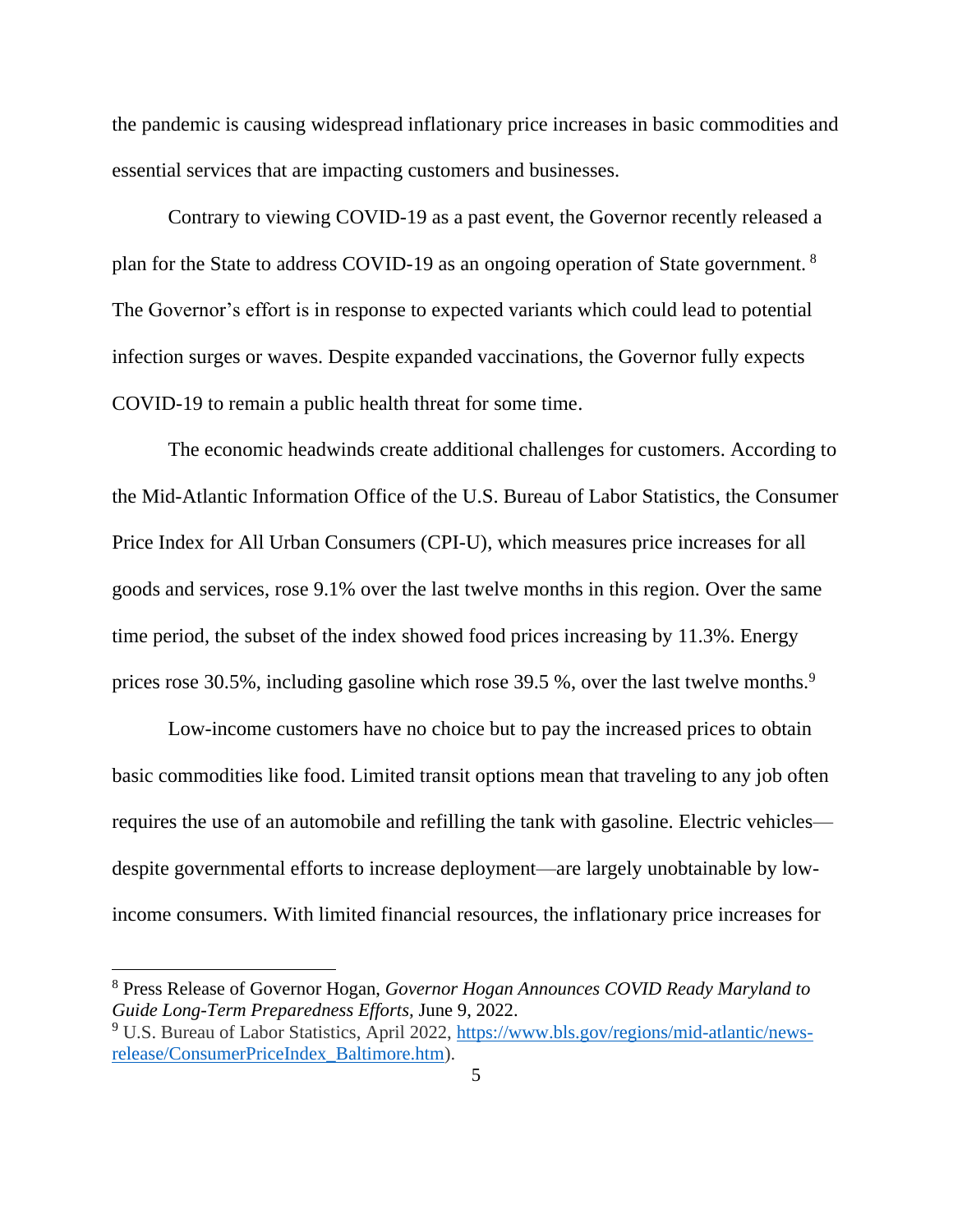basic life-sustaining commodities and essential services can create extreme circumstances for these customers.

The continuing impact of COVID-19 has been acknowledged by the Commission and at least one of the Joint Utilities. In a Commission Letter Order on December 22, 2021, Baltimore Gas & Electric received approval for tariff revisions to its electric and gas base distribution offset riders. The Letter Order approved a partial offset of 25% of the incremental 2021 and 2022 electric revenue requirement and 50% of the incremental 2021 and 2022 natural gas revenue requirements as well as accelerated the return of certain tax benefits as an offset.<sup>10</sup> The Commission approved the partial offsets in the form OPC recommended, in recognition of the combined impacts on residential customers from COVID-19 and the emerging significant price increases due to inflation.<sup>11</sup> While COVID-19 variants have come and gone and reappeared during the intervening months, the pandemic remains, and the economic distress due to inflationary price increases has worsened.

Delmarva Power & Light's recently filed proposed multi-year rate increase request attests to this finding. Delmarva's witness, Jay Ziminsky explains that Delmarva's filing includes partial offsets to the revenue requirement increases proposed in Case No. 9681. Mr. Ziminsky's rationale for seeking the partial offsets to the revenue requirement

 $10$  Case No. 9645, Letter Order, December 22, 2021.

<sup>&</sup>lt;sup>11</sup> Case No. 9645 – OPC Comments on BGE Base Distribution Offset Rider Filing – Supplements 673 and 481 (ML 237660) For December 22, 2021, Administrative Meeting, December 20, 2022, at 3-4.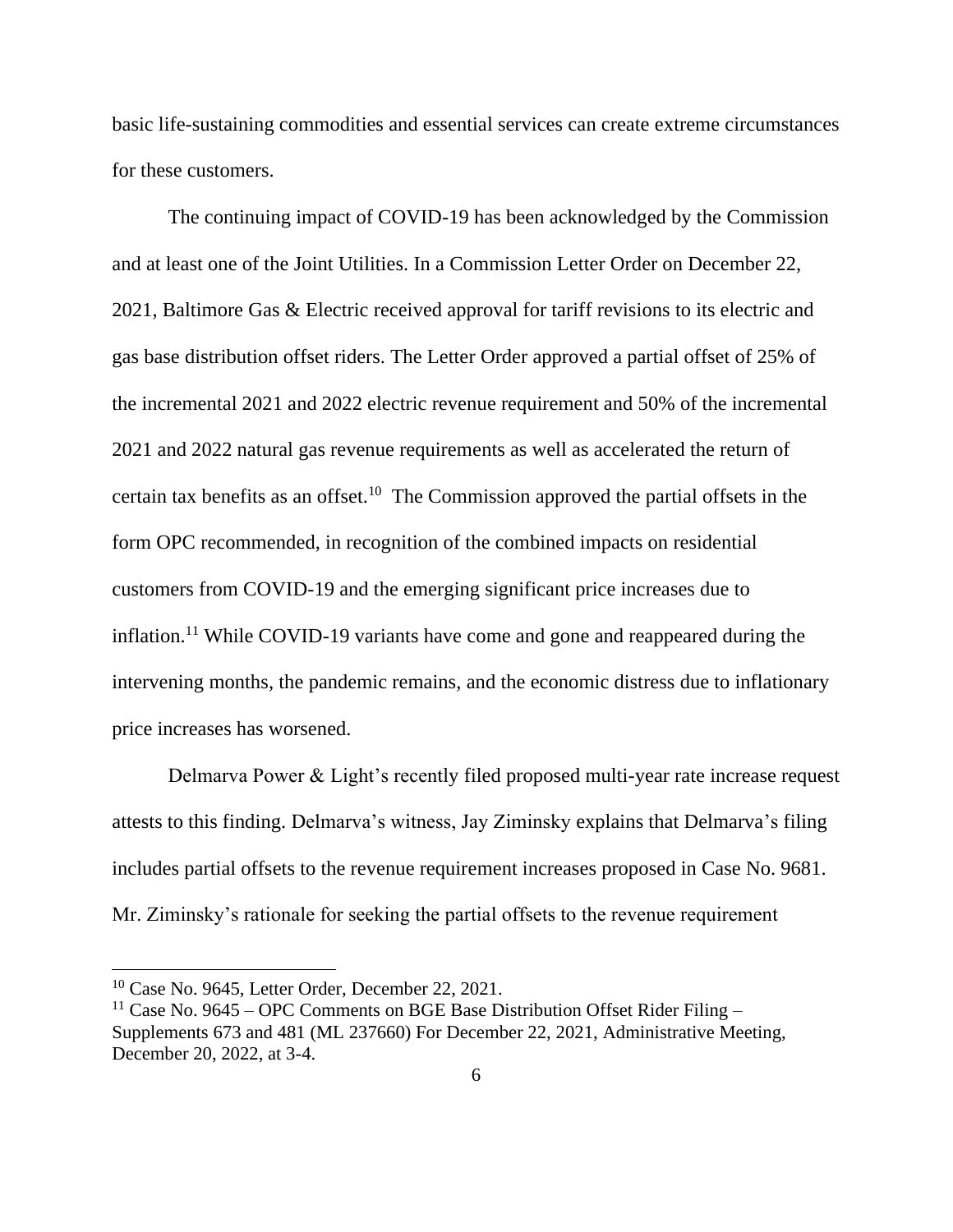increases is the company's recognition that rate increases are challenging to customers, especially due to the effects of the COVID-19 pandemic. He stated that Delmarva sought to mitigate the effect of the proposed rate increase through the partial offsets.<sup>12</sup>

Given the ongoing State Government operational plan for responding to the COVID-19 pandemic, historically inflationary price increases for basic commodities and essential services, and the recognition by at least some of the Joint Utilities, continuing the policies adopted by the Commission in Motions 2-5—as well as the reporting requirements—is the prudent course of action. Reverting to "business as normal" in payment and collection policies could create another emergency situation requiring Commission action in the foreseeable future. Indeed, given the ongoing pandemic and the dire economic situation low and moderate-income customers in the state face, the Joint Utilities' filing comes as a surprise to OPC, especially given that it was made without any prior consultation with OPC, the statutory representative of the residential customer affected by its motion. Instead of granting the utilities' motion, the Commission should undertake a careful review and examination of the payment and collection policies to adapt those policies to current and potential circumstances.

 $12$  Case No. 9681, Direct Testimony of Jay C. Ziminsky, at 39. May 19, 2022.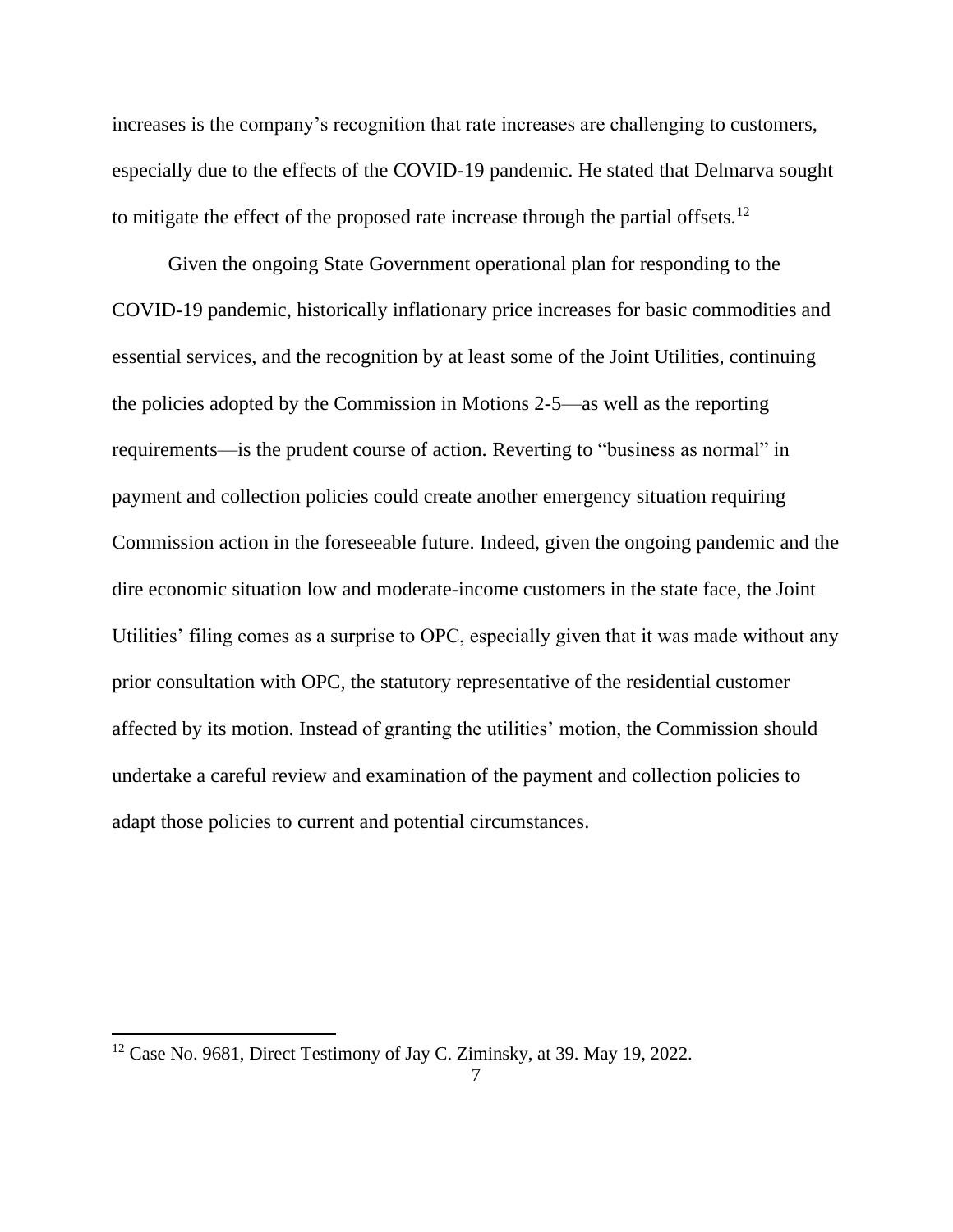## **B. The Joint Utilities failed to show sufficient financial harm from the continuation of the Commission's payment and collection policies.**

The Joint Utilities' request alleges that only one of the Motions 2-4 causes a fiscal impact, but they seek to end the enforcement of all of the Commission's actions regarding billing and collection actions by the utilities.<sup>13</sup> Specifically, the Joint Utilities contend that Motion 5—which permits a customer to establish a payment plan even if the customer missed a payment of a prior payment plan—has increased uncollected amounts. Even if there are problems by some customers in maintaining regular payments, that situation should not ordain the elimination of all the Commission's payment and collection policies.

Overtly punitive measures do not to encourage payment from customers of limited economic resources already burdened by inflationary price increases for basic life commodities. As was discussed in the Joint Utilities' request, the Governor and the General Assembly recognized the economic resource issue in the enactment of the RELIEF Act to provide, for the first time, state revenues to contribute to the bill payment and arrearage issues of low-income Marylanders.<sup>14</sup> The Joint Utilities have provided no evidence that the policies adopted by Motions 2-4 have caused an increase in arrearages. The Joint Utilities discuss the current fiscal situation resulting from customers missing either one or more payments required under a payment plan. From those contentions they

<sup>&</sup>lt;sup>13</sup> Joint Request of the Maryland Investor-Owned and Cooperative Utilities, Administrative Docket PC53, June 1, 2022, at 5-6.

 $14$  *Id.* at 3-4.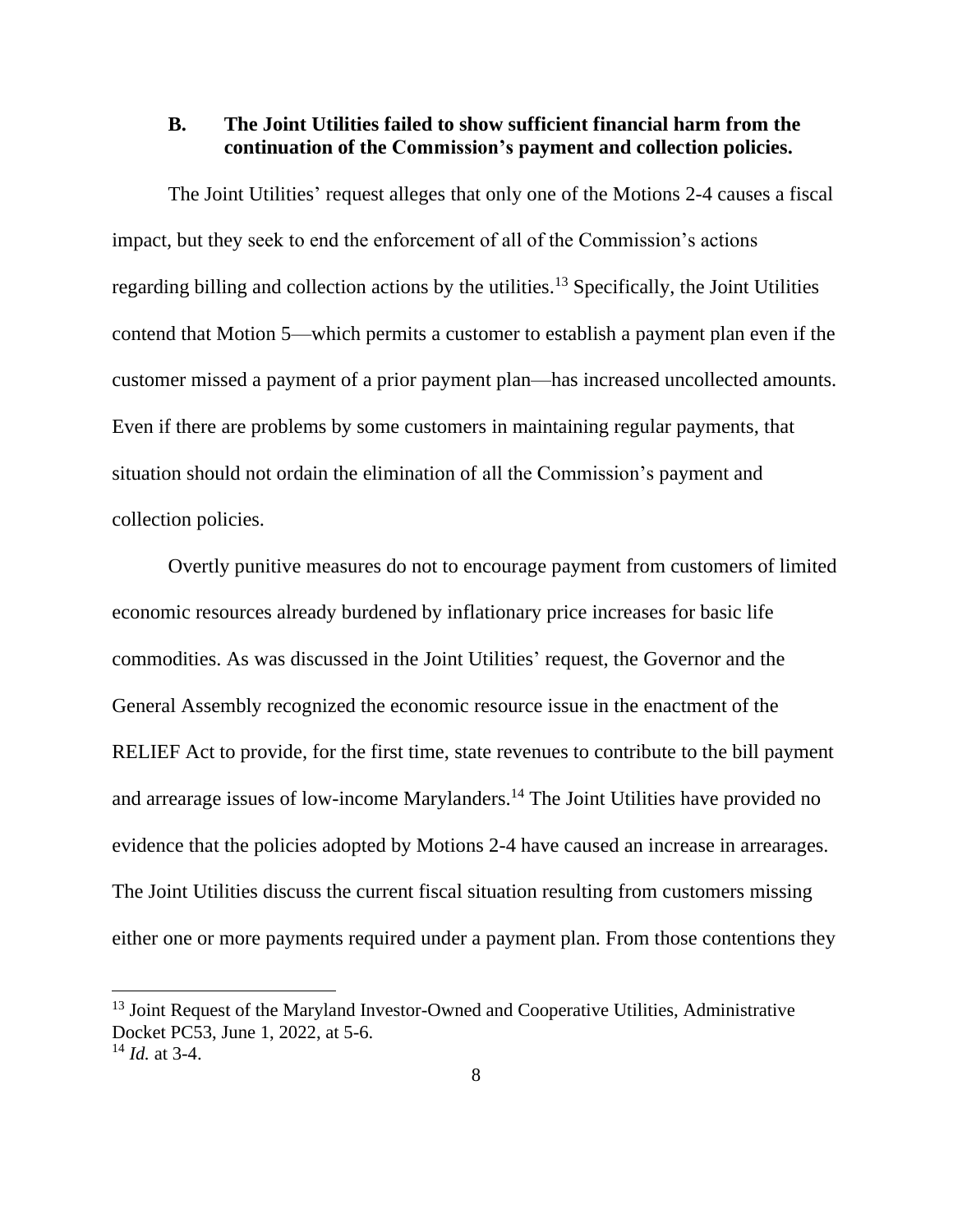conclude: "Returning to the pre-pandemic utility payment and collections practices will encourage residential customers to pay down their arrearages and also reduce the amount that will ultimately become uncollectible, thus reducing cost impacts to all customers."<sup>15</sup>

OPC disagrees that a return to "pre-pandemic utility payment and collection practices" will reduce uncollectibles and the cost impacts to all customers. Instead, the "temporary" policies—apart from being less punitive than the prior requirements—have aided customers in arranging assistance from government, charity, and other sources. Thus, the extra time provided by the longer termination notice requirement (Motion 2) permits the customer to contact, access, and qualify for assistance from agencies and organizations that even now are not fully operational due to continuing COVID-19 concerns and due to many customers lacking easy electronic options. For example, the Community Action Partnership Centers, which serves as the energy assistance intake entity for Baltimore City where a significant number of affected customers reside, recently announced that as of June 1, 2022, applications for energy assistance as well as other assistance programs are now by in-person appointments.<sup>16</sup> But walk-in applications by customers are not permitted in the Baltimore City offices. Due to staffing issues, telephone applications are difficult for customers to complete successfully, and many low-income customers lack the ability to apply online.

<sup>15</sup> *Id.* at 6.

<sup>16</sup> [https://www.bmorechildren.com/cap-center-appointmentse.](https://www.bmorechildren.com/cap-center-appointmentse)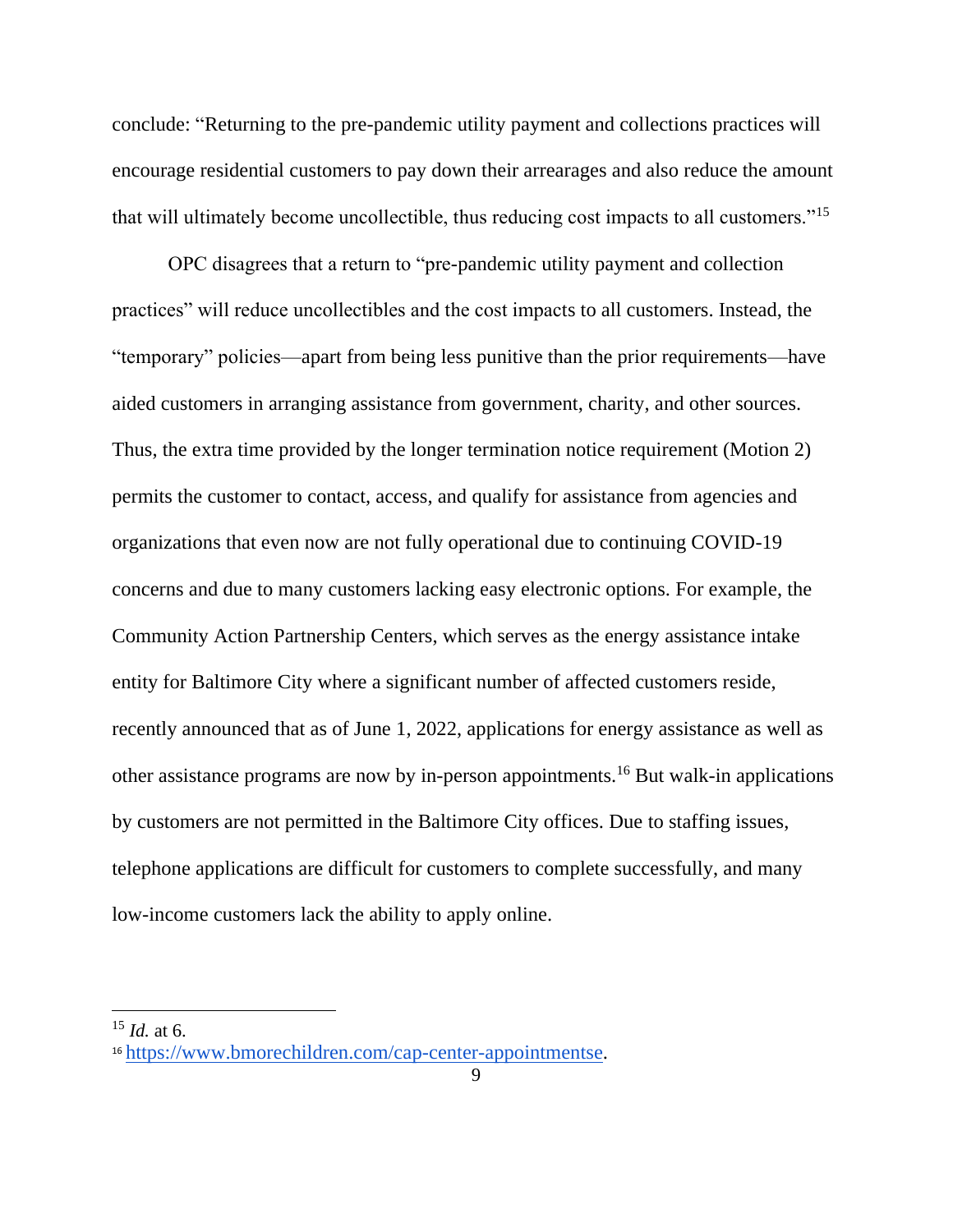Motions 3 and 4 allow for payment plans that balance the bargaining positions between the customer and the utility while providing a uniform system of payment plans. The motions also eliminated the unnecessary requirement of deposits or down payments as a precondition of a payment agreement between the customer and the utility. In the past, these financial requirements have been barriers to agreements on paying down customer balances. For customers of limited financial resources, marshalling the upfront down payment or deposit is a significant burden. The Commission's proscribed time frames for payment plans, particularly for low-income customers, have created the opportunity for a more realistic timeframe for payment. In sum, the rules established by the Commission in Motions 3 and 4 created the opportunity for payment plans to be fair to both the customer and the utility.

The Joint Utilities' data regarding the payment plan defaults (see Attachment 1 to the utilities' filing) shows a slight majority of the defaults by all residential customers are for customers who have defaulted only once—88,549 out of the total of 168,335 defaults. An even larger segment of the limited-income customers are one-time defaults—7,383 out of the total of 11,115.<sup>17</sup> These numbers put in perspective the perceived problem of repeated missed payments that the utilities use to justify elimination of all the Commission's payment policies. Since most customers who default on payment plans are

<sup>17</sup> *Id.* at Attachment 1.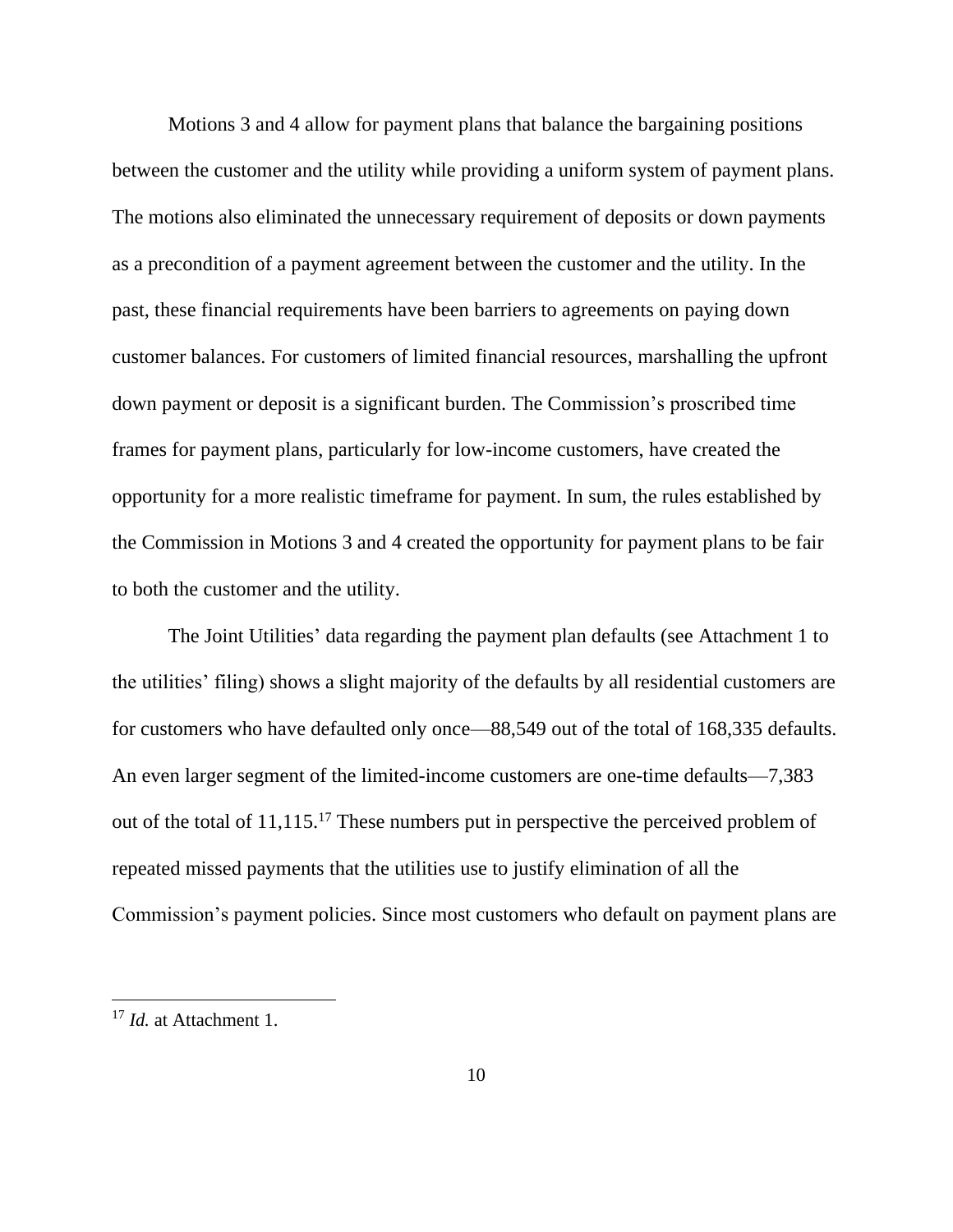defaulting only once, allowing them a second chance results in them paying their bills, including the payment plan—which is additional revenue for the utility and allows the customer to continue service. Given the limited resources of customers, especially lowincome consumers now under the stress of inflationary price increases for basic commodities and essential services, a one-time default could be anticipated in the current environment. The Joint Utilities' proposal would subject those customers to collections activity and possibly service termination. The data indicates that the attention should be focused on those customers subject to multiple defaults. With the low-income customer segment, the reason for multiple defaults most likely is the result of inadequate finances to make the agreed payments in the face of more immediate needs not anticipated when the original payment plan was devised between the customer and the utility. This reflects the changed circumstances affecting these customers whose financial resources are not sufficient to handle large price increases.

In a snapshot of the arrearage data before and after the COVID-19 pandemic, OPC has attached a spreadsheet with information from the Commission website looking at data from BGE. In comparing arrearage figures from March 2019 to March 2022, the 2022 numbers are down in most categories with the exception being non-low-income customers.

Rather than restore across-the-board more punitive payment and collection policies—which most likely impact low-income customers more significantly and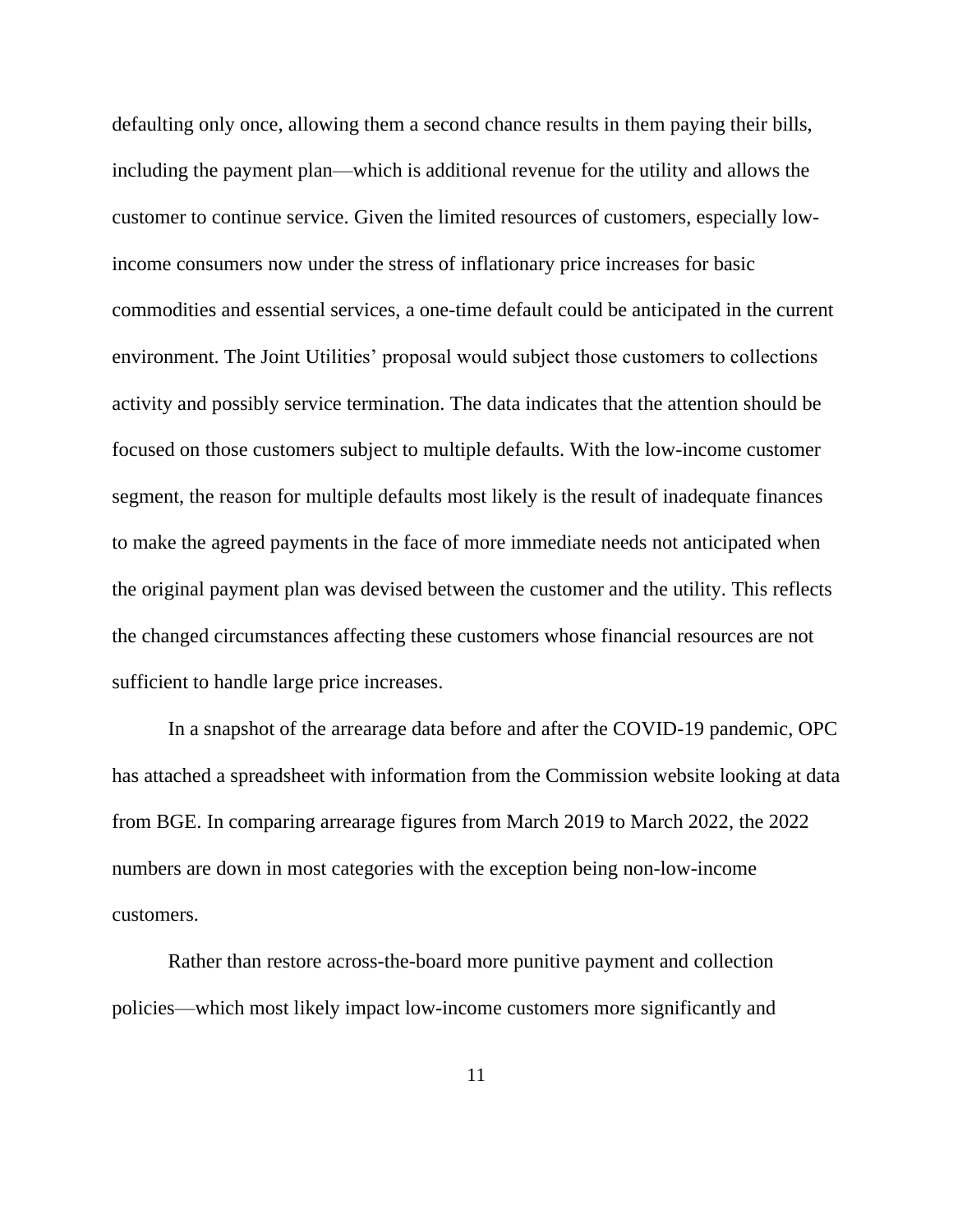quicker than other customers—a more detailed examination is needed to understand the reasons for the increased arrearages. The 2022 data for low-income customers show that the policies in Motions 2-5 have developed the customer payment actions sought by the Commission. (see Attachment). <sup>18</sup> In the categories related to low-income customers, the number of turnoff notices, turnoffs, and the number of low-income customers with arrearages are lower in 2022 than 2019.

# **II. The Commission should establish a working group to examine payment and collection policies.**

The Commission should undertake a process to examine whether the policies established in Motions 2-5 should be incorporated into the billing, collection, and payment procedures of the utilities on a permanent basis. Reverting back to pre-pandemic payment and collection policies will not result in payment of amounts owed if the resources are not there. While termination of service will stop the accumulating arrearage, it will also expose customers and their families to hardships which can be just as threating to health and safety during the summer hot weather season as it can be in the winter cold weather season. A review of the circumstances of the low-income customers will yield efforts that can be coordinated among government agencies, charities, and the utilities to address the financial resource problem.

<sup>18</sup> [https://webapp.psc.state.md.us/newIntranet/test/Viewreport.cfm.](https://webapp.psc.state.md.us/newIntranet/test/Viewreport.cfm)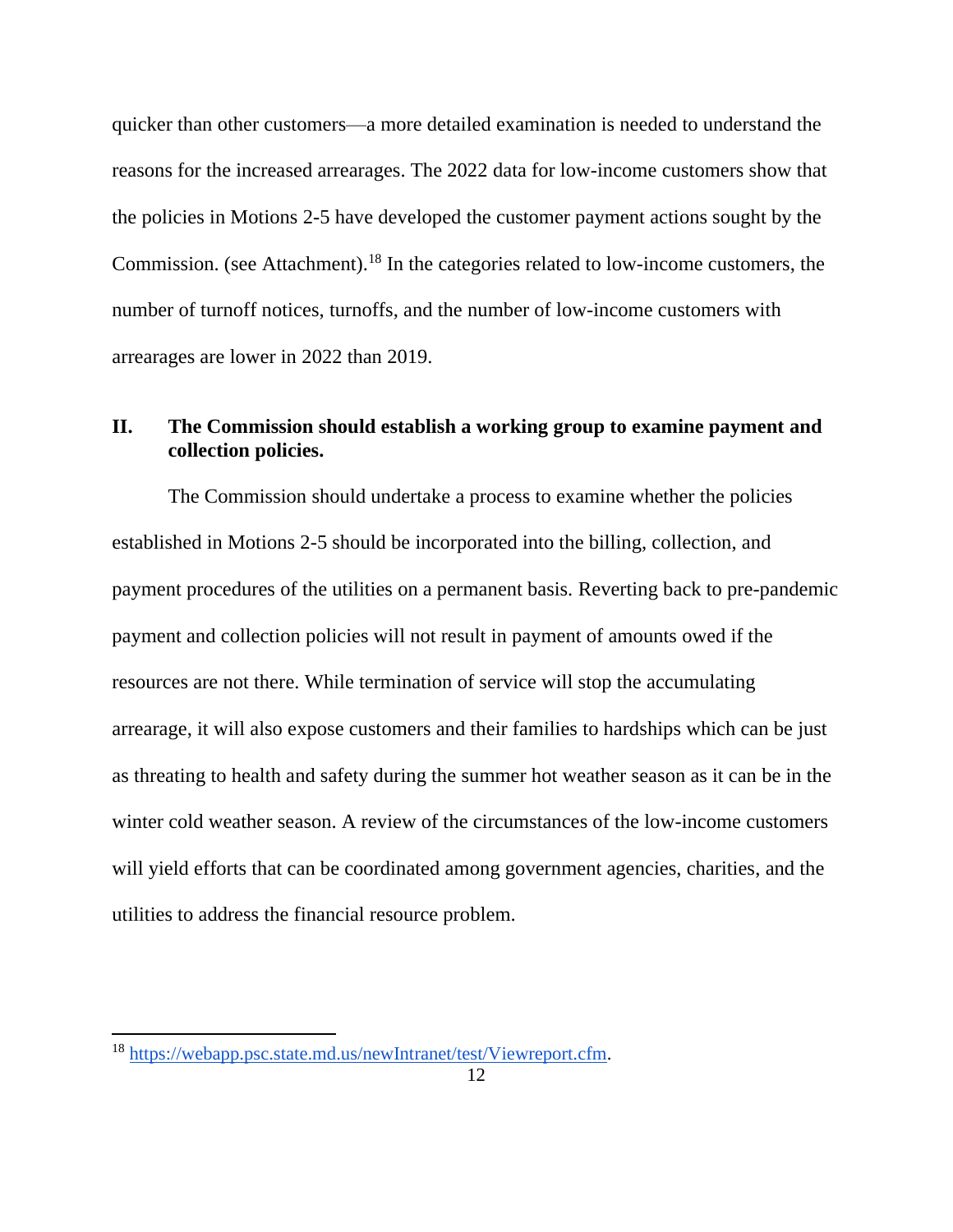This issue is exactly one for which a work group of interested stakeholders either within the parameters of the PC 53 docket or in newly established docket could analyze a solution. The COVID-19 pandemic has incurred effects on the economy and society that are still unfolding and are only beginning to be understood. The significant inflation, affecting basic commodities and essential services today, was not readily apparent when the economy shut down in the early days of the pandemic. At the beginning of the office and business closures as a result of government emergency shutdown orders, the primary concern was widespread and long-term job losses and economic dislocations. Now, instead, unemployment is historically low while the increased demand for products and services, supply chain issues, and commodity shortages have created price inflation not seen since the 1970's. If the COVID-19 situation has taught policymakers anything, it is that a smooth path to pre-pandemic normalcy is overly optimistic.

The Commission's actions in creating the temporary billing, payment, and collection policies under the COVID-19 emergency call for a reexamination and course correction of those polices for the future. Further, it is quite possible that world events or large economic factors will arise in the near term creating different but similar situations as was faced as a result of the COVID-19 pandemic. A reexamination of the billing, payment, and collection polices will provide an opportunity to create mechanisms and procedures to adopt to address the ongoing emergency and in the event of future emergencies that cause significant bill payment problems for customers. These issues can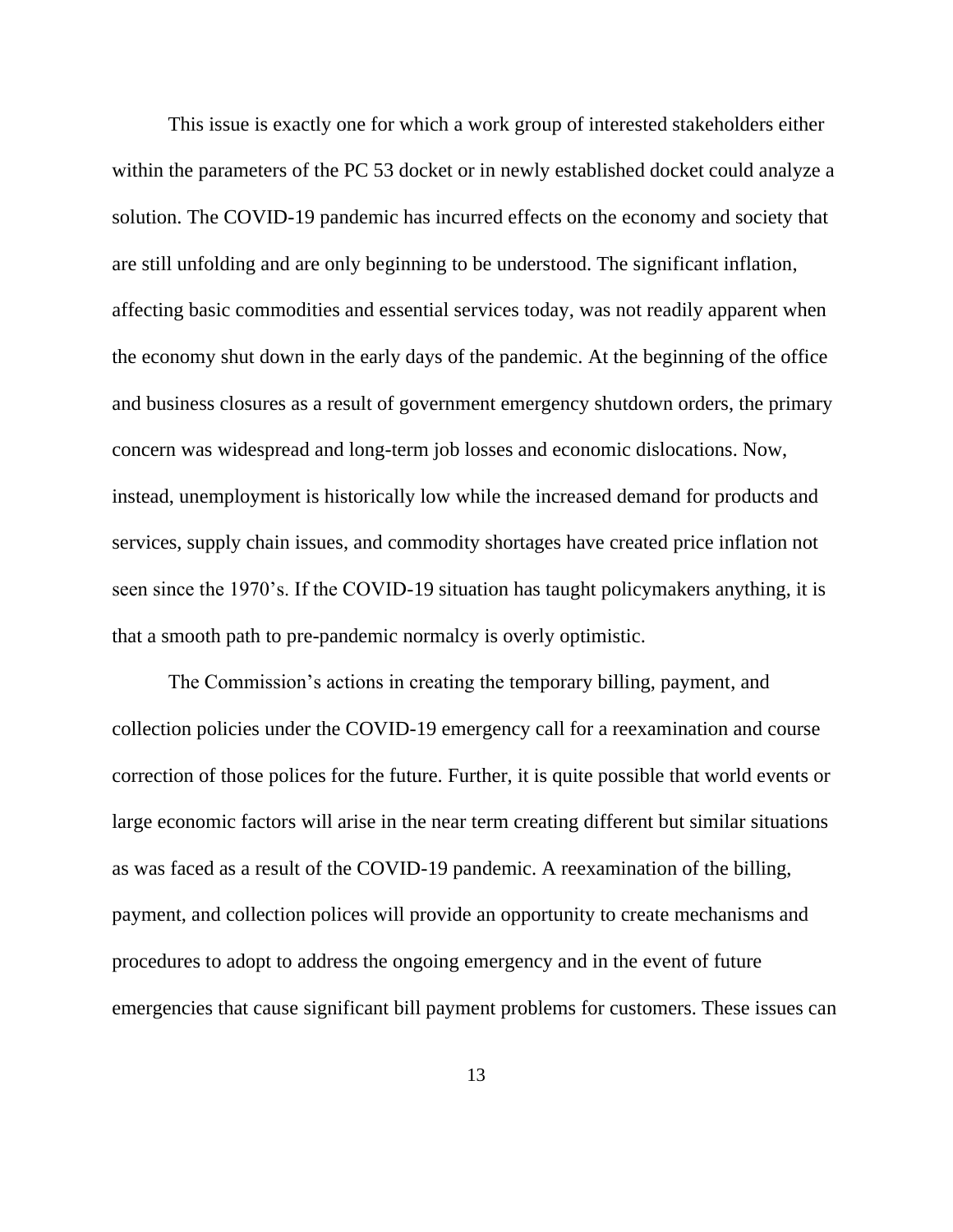be reviewed and discussed by all of the relevant parties, utilities, government, private and public organizations to develop future policies.

#### **CONCLUSION**

OPC requests that the Commission deny the request of the Joint Utilities to rescind Motions 2-5 adopted on August 31, 2020, due to the continued impact of the COVID-19 pandemic and the increasing inflationary price increases in basic commodities and essential services. The Commission should also deny the request to end reporting requirements. Instead, the Commission should convene a working group of utility, government, private and public stakeholders either within Public Conference 53 or in separate proceeding to review, analyze and proposed payment and collection policies for the utilities and their customers in light of the current and future conditions. The working group's input may provide the basis for new regulations or policies.

Respectfully submitted,

DAVID S. LAPP PEOPLE'S COUNSEL

William F. Fields Deputy People's Counsel

*/electronic signature/* Frederick H. Hoover Assistant People's Counsel Office of People's Counsel 6 St. Paul Street, Suite 2102 Baltimore, Maryland 21202 [Frederick.Hoover@maryland.gov](mailto:Frederick.Hoover@maryland.gov)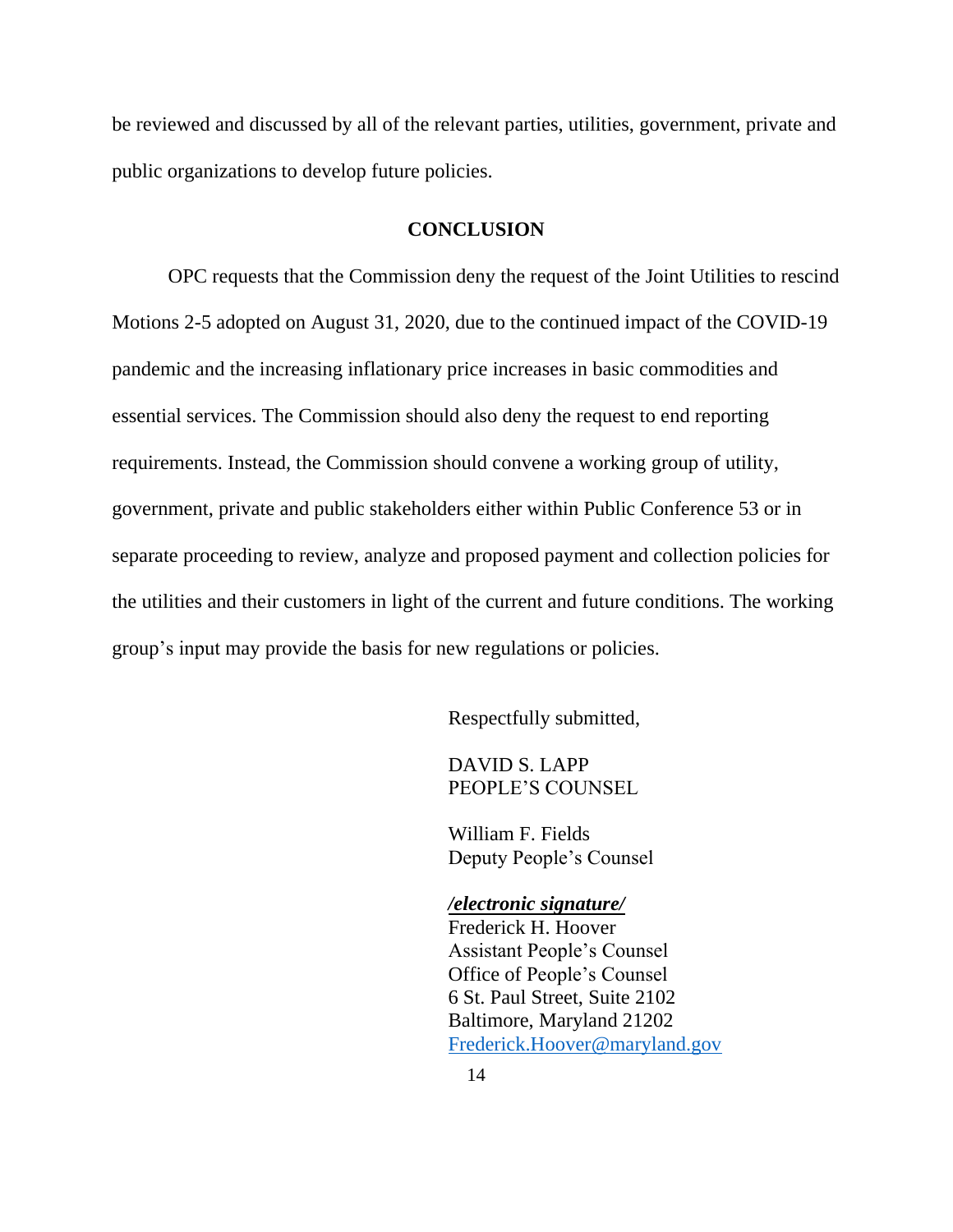# **CERTIFICATE OF SERVICE**

**I HEREBY CERTIFY** that on this 17**th** day of June 2022, the foregoing "The Office of People's Counsel's Response to PC 53 Joint Utility Request" was e‐mailed to all parties of record.

*/electronic signature/*

Frederick H. Hoover Assistant People's Counsel Office of People's Counsel 6 St. Paul Street, Suite 2102 Baltimore, Maryland 21202 (410) 767-8150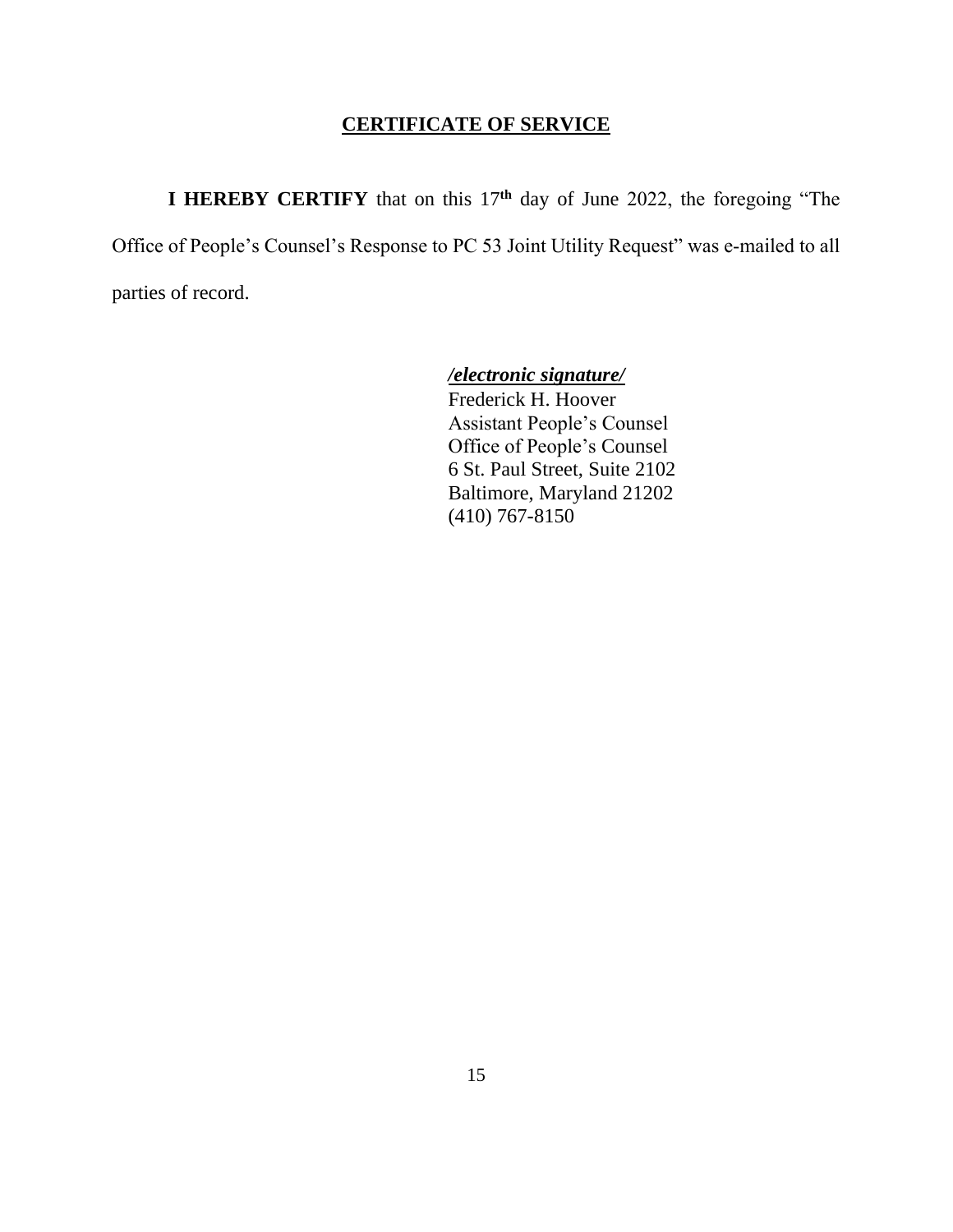# OPC ATTACHMENT